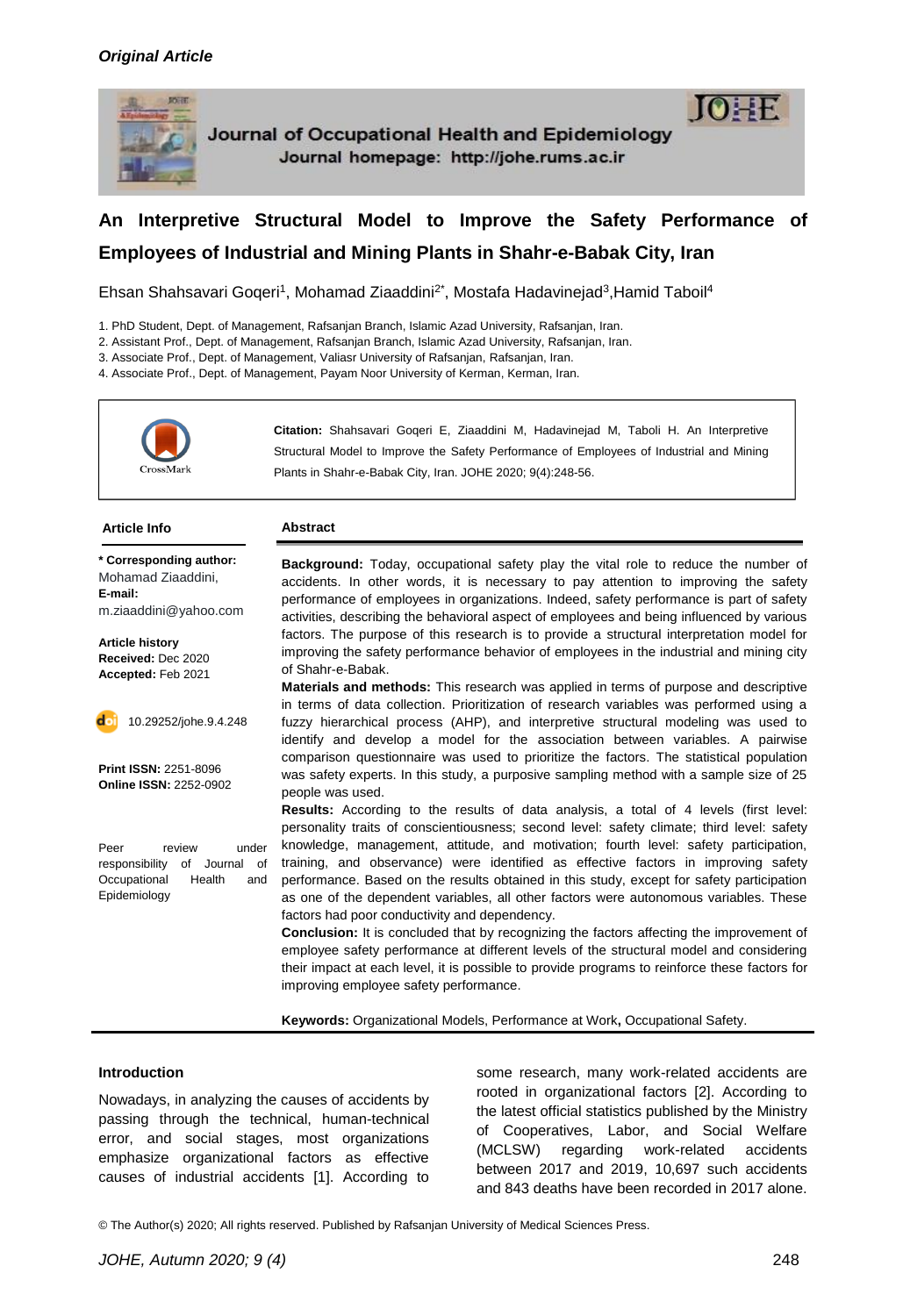Also, the statistics provided by MCLSW show that in Kerman, as a leading province in the mining industry, the indicators of accidents at work in the industry and mining sector in 2019 have increased compared to the previous year [3]. Also, the rate of occupational injuries leading to death in the mining sector increased by eight percent in 2019 compared to the previous year [4].

By reviewing the results of safety audits in many industrial and mining companies, it is found that the implementation of safety, health, and environmental policies, as well as compliance with some requirements of the standard of occupational safety and health management, are not considered. The management needs to organize and prioritize operational plans required to prevent accidents and reduce deviations from safety and health policies. This is not possible unless there is a preliminary estimate of the current safety situation. In general, occupational safety in organizations is a vital issue that affects the personal, professional, and social life of individuals, as well as the economy of countries; thus, it is necessary to pay attention to improving the performance of organizations in the field of safety and prevent work-related accidents and diseases. Hence, occupational measures should be taken [5]. In order to take measures to control accidents and their injuries effectively, it is necessary to identify and study the factors affecting safety performance [6]. Therefore, identification of human and technical factors (direct or indirect) affecting safety seems necessary. Indeed, if safety performance improvement is considered, occupational accident statistics will be decreased. In this research, the question is which model is suitable to improve the safety performance of employees in industrial and mining plants in Shahr-e-Babak city?

Safety performance is generally repetitive and noninnovative behavior [7]. In other words, it is part of safety activities that describe the behavioral aspects of staffs safety [8], affecting directly or indirectly safety; thus, safety performance refers to the set of actions and behaviors of employees to maintain and improve safety and health level of themselves and their colleagues [9]. Indeed, a comprehensive performance of a safety management system is the same as safety performance [6]. Measuring employee safety performance is also a basis for assessing workplace safety [9]. Further, identifying the current issues of the organizations and strengthening the effective factors can lead to improving their safety performance in the future. On the one hand, safety performance has different organizational dimensions [10], i.e., the

characteristics within the organization and its general characteristics affected by various factors. Organizational factors affecting safety performance include individual, teamwork, safety management, and organizational levels [7]. Safety performance evaluation is a complex issue. This complexity is, on the one hand, due to the number of variables involved in the subject and, on the other hand, due to the existence of linguistic words adding ambiguous components to the decision [10]. Therefore, recognizing organizational factors affecting safety performance based on the results of various researches is necessary.

Safety performance has a relatively strong relationship with safety motivation and knowledge. Also, the safety and psychological climate of the group have a vital effect on safety performance [11]. Safety climate is, indeed, the attitude of employees towards workplace safety, and its recognition and measurement are essential in assessing safety performance. The main reason for measuring safety climate is creating opportunities to improve the safety performance of organizations [12]. In other words, safety climate is the common understanding that employees have about their work environmant [13]. Research shows that, in addition to the safety climate, other factors such as knowledge and motivation also affect safety performance [12]. The importance of safety knowledge is that the person knows how to follow safety rules [14]. Safety knowledge has a positive relationship with safety performance, thus improving it since employees with safety knowledge about work do things more safely [11]. In fact, this knowledge is a part of personal characteristics that affect a person's safety performance, depending on the individual's understanding of safety risks, as well as ways to deal with and avoid them [8]. Safety knowledge is passed on to employees through safety training. This training is, indeed, information and knowledge given to a person to identify job risks, know how to control them, how to act in an emergency, what personal safety equipment to use for safe work, and how to prevent danger [15]. Therefore, safety training can also be an effective factor in safety performance in the organization.

Safety motivation is another factor affecting the improvement of safety performance. It is the motivation of employees to perform job duties in a safe manner [16]. In other words, safety motivation is the factor that causes a person to participate in safety activities effectively [17]; it is vital that employees have the necessary motivation to comply with safety [14].

Individual factors, physical, mental, or psychological, are among those affecting safety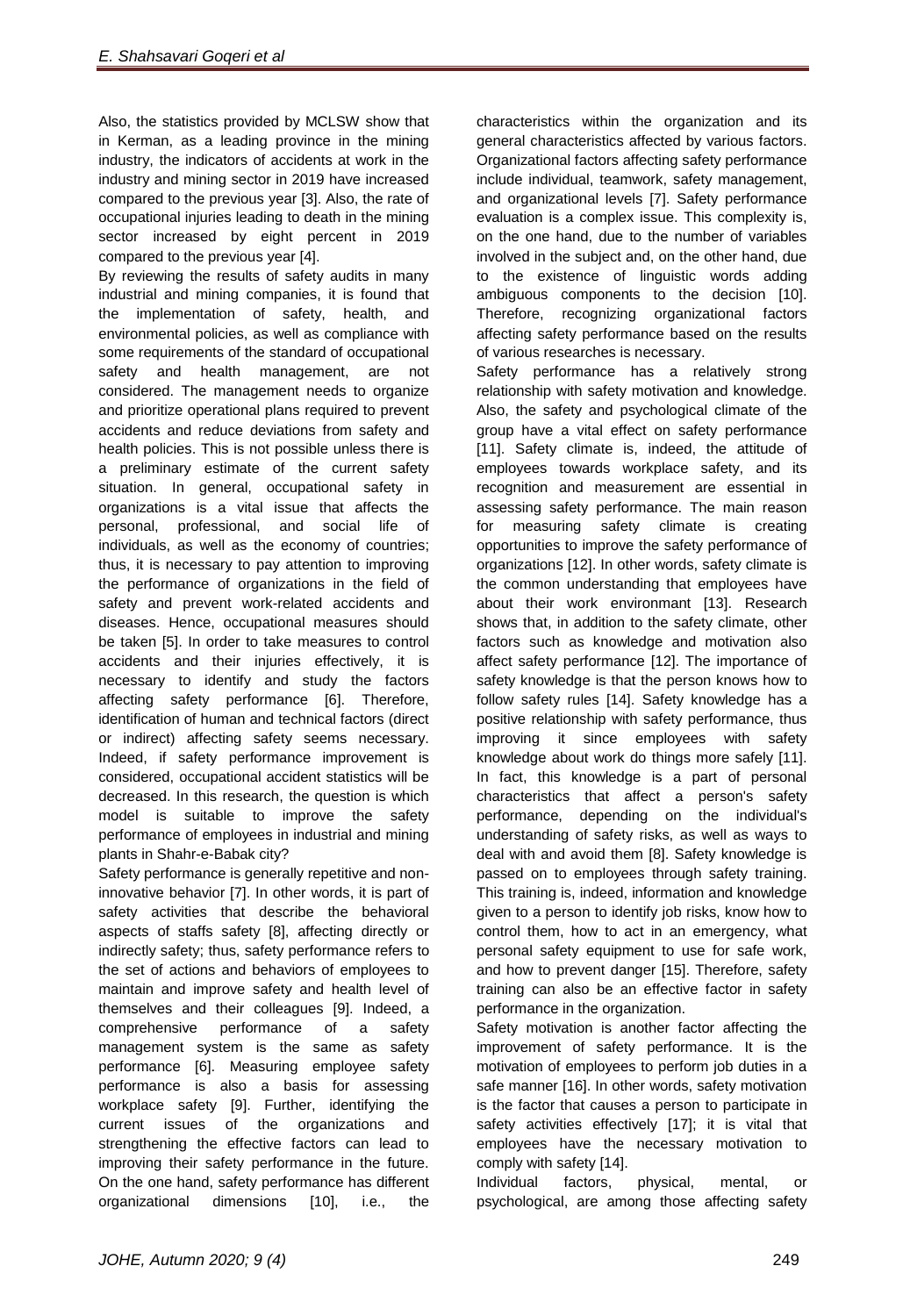performance. Some of these factors typically are related to a person's personality that is unchangeable; however, some others are related to skills, attitudes, risk perception, and motivation [18]. Postlethwaitea et al. (2009) and Clark et al. (2005), in their studies, showed the effect safety performance of personality traits. According to the results of some research, the conscience has a direct effect on safety performance [19, 20].

Other factors effective in improving safety performance include safety observance, attitude, and participation. Observance of safety are activities performed to maintain the workplace, consisting of the safety procedures and guidelines, safety equipment, and compliance activities with the safety standards [8]. According to job performance theories, participation in safety can be introduced as one of the dimensions of safety behavior [21]. It refers to behaviors that support organizational goals in this field, such as participation in voluntary safety activities or attending safety committee meetings [22]. According to some research, attitudes of staff and supervisors to safety and its performance have a significant relationship [18]. The attitude refers to the inner desire of individuals to evaluate people, objects, and situations, and their interpretation is both desirable and undesirable; also, safety motivation is defined as an individual's desire to show safe behaviors and the valued behaviors related.

Safety management and compliance with the requirements of health, safety, and environment (HSE) management system, human, safety acceptance (behaviors focused on accepting minimum safety standards in the workplace), job satisfaction, and safety leadership are other factors related to safety performance [21].

# **Materials and Methods**

The present research was applied in terms of objectives and descriptive in terms of data collection. Data were collected through the review of previous studies, and interpretive structural modeling was used for the development of the model and identification of the relationship between variables. The sources were reviewed until theoretical saturation to ensure all components were extracted. This study aimed to find factors that improve the safety performance of employees in industrial and mining companies. The relationships between criteria and their type are determined through structural-interpretive modeling, which makes it possible to structure a set of different and related factors in a comprehensive and organized model, use some

basic concepts of graph theory, and describe the complex pattern of conceptual relationships between variables. In this modeling method, based on the judgment of groups (experts), it is decided how variables are related to each other, thus being considered an interpretation.

This method extracts a general structure from a complex set of variables based on their relationships; hence, it is structural. Particularly, it shows the specific relationships of the variables and the overall structure in a graphical model. Therefore, the present study was performed using the interpretive-structural modeling approach. A pairwise comparison questionnaire was used to prioritize the factors. Furthermore, human resource and safety managers of industrial and mining companies in Shahr-e-Babak city were selected as research experts. They all had the theoretical knowledge, practical experience, intention, and ability to participate in the research. Therefore, 25 experts in safety management were selected based on purposive sampling with respect to the research approach. They were selected from Shahr-e-Babak city, one of the mining and industrial cities of the country, with high-risk jobs. The research process consists of three phases:

- 1. Criteria identification stage: in this stage, the criteria were collected by studying the research literature to improve safety performance. For this purpose, to prepare a list of criteria, non-repetitive ones were first collected. Then, among the criteria repeated in the researches with the same meaning, one case was mentioned in the list.
- 2. Criteria screening stage: in this stage, first, the effective criteria in the organization were identified through interviews with chiefs, and then, the fuzzy screening technique was used to determine the most important criteria.
- 3. The stage of determining the relationship between variables and their type (modeling): in this stage, the questionnaire for determining the relationship in the interpretive-structural modeling method was completed by the organization experts. Then, by converting the relationship matrix to interpretive-structural modeling and creating consistency in the relationship matrix, the corresponding graph was drawn, and the type of variables was determined using the Mick-Mac analysis. In this analysis, research variables are divided into four categories (autonomous, dependent, connected, independent variables) according to conductivity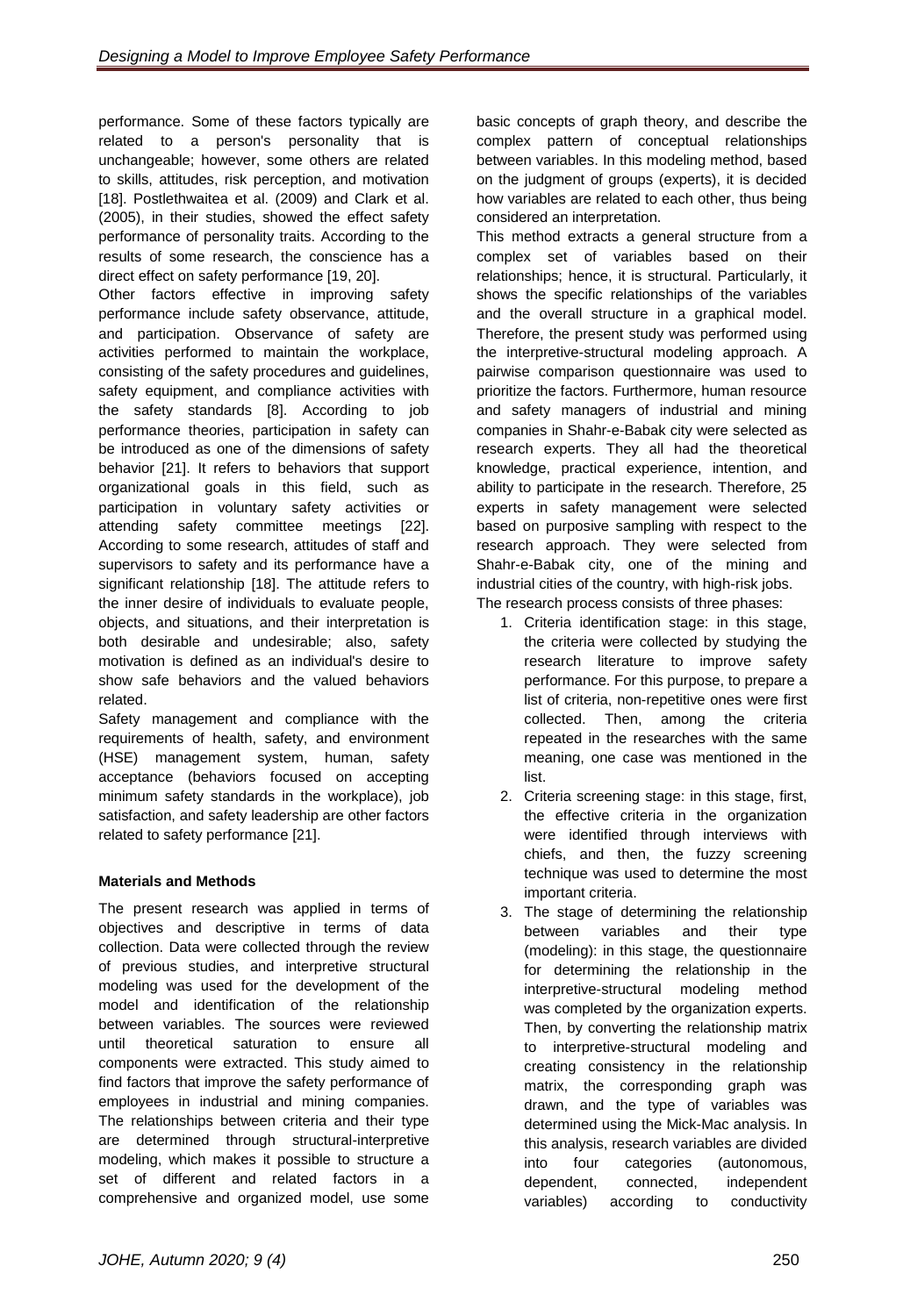(number of elements of the achievement set) and dependence power (number of elements of the prerequisite set).

## **Results**

In this study, first, based on the theoretical foundation of research, repetitive and nonrepetitive factors affecting safety performance improvement were reviewed, and then with the

### **Table 1.** Initial access matrix

help of experts (specialists) and fuzzy screening, 9 were identified ( C1:safety climate, C2:Safety motivation, C3:Safety knowledge, C4:Safety attitude, C5:Conscientiousness, C6:Safety training, C7:Safety Management, C8:Observe safety, C9:Safety partnership). The fuzzy AHP was used to prioritize the identified indices. Thus, 17 indices were acknowledged and classified into 9 main criteria (Table 1).

| Initial access matrix | $\sim$ | C <sub>2</sub> | C <sub>3</sub> | $\alpha$ | C <sub>5</sub> | C <sub>6</sub> | C7 | C <sub>8</sub> | rα |
|-----------------------|--------|----------------|----------------|----------|----------------|----------------|----|----------------|----|
|                       |        |                |                |          |                |                |    |                |    |
| $\sim$                |        |                |                |          |                |                |    |                |    |
| $\sim$                |        |                |                |          |                |                |    |                |    |
| $\sim$                |        |                |                |          |                |                |    |                |    |
| C5                    |        |                |                |          |                |                |    |                |    |
| C6                    |        |                |                |          |                |                |    |                |    |
| $\sim$                |        |                |                |          |                |                |    |                |    |
| rς                    |        |                |                |          |                |                |    |                |    |
|                       |        |                |                |          |                |                |    |                |    |

A structural self-interaction matrix (SSIM) was formed, according to Warfield's (1974) instructions [23]. Experts' opinions were used to determine the type of relationship between variables. The experts' opinions were extracted from the questionnaires based on the majority vote rule, and then the relationship symbols of this matrix were converted to 0,1 and placed in the initial access matrix. The matrix obtained in this step shows how variables interact.

Next, with the compatibility of the initial access matrix, the final access matrix was formed. To match the matrix, mathematical rules were used to achieve the final access matrix; thus, the achievement matrix reached the power of  $K + 1$ 

|  | <b>Table 2.</b> Formation of the final access matrix |  |  |  |
|--|------------------------------------------------------|--|--|--|
|--|------------------------------------------------------|--|--|--|

(K≥1). The matrix empowerment operation was performed based on the Boolean rule; according to this rule, 1+0=1and 0+1=1, 1+1=1 and 0+0=0. To determine the level and priority of variables, the set of achievements and prerequisites for each variable were determined. As presented in Table 2, by adding the numbers on each row, the conductivity power is determined, and by adding the numbers to each column, the degree of dependence is determined. The conductivity power of each variable is the final number of the variables (including itself) that can play a role in creating them, and the degree of dependence is the number of variables that affect the relevant variable and lead to its achievement.

| Final access matrix  | C <sub>1</sub> | C <sub>2</sub> | C <sub>3</sub> | C <sub>4</sub> | C <sub>5</sub> | C6             | C <sub>7</sub> | C <sub>8</sub> | C <sub>9</sub> | Dependence<br>power |
|----------------------|----------------|----------------|----------------|----------------|----------------|----------------|----------------|----------------|----------------|---------------------|
| C <sub>1</sub>       |                |                |                |                | $\Omega$       | $\Omega$       | $\Omega$       |                | 0              | 5                   |
| C <sub>2</sub>       | $\Omega$       | $\Omega$       |                | 0              | $\Omega$       | $\Omega$       | $\Omega$       |                |                | 3                   |
| C <sub>3</sub>       | $\Omega$       |                |                | $\Omega$       | $\Omega$       | $\Omega$       | $\Omega$       | 0              |                | 3                   |
| C <sub>4</sub>       |                | $\overline{0}$ | 0              |                | $\overline{0}$ | $\overline{0}$ | $\Omega$       | $\Omega$       |                | 3                   |
| C <sub>5</sub>       |                | $\Omega$       | 0              |                |                | $\Omega$       | 0              | 0              |                |                     |
| C <sub>6</sub>       | $\overline{0}$ | $\overline{0}$ | $\overline{0}$ | $\Omega$       | $\Omega$       | $\Omega$       |                | $\Omega$       |                | ◠                   |
| C7                   |                | $\Omega$       | 0              | 0              |                |                | 0              |                |                | 5                   |
| C <sub>8</sub>       | $\Omega$       | $\overline{0}$ | $\Omega$       | $\Omega$       | $\Omega$       | $\Omega$       |                | $\overline{0}$ | $\Omega$       |                     |
| C <sub>9</sub>       | 0              | $\Omega$       | 0              | $\Omega$       | $\Omega$       |                | 0              | $\Omega$       |                | 2                   |
| Degree of dependence | 4              | っ              | 3              | 3              | C              | C              | C              | 3              | ⇁              |                     |

In the next step, the final access matrix was divided into several levels. This division helps clarify the role of each of the components and their two-way interaction, as well as facilitating the process of their analysis. Therefore, after

determining the set of achievements and prerequisites for each variable, common elements in the sets for each variable were identified. Later, the level of variables was determined. In the first table, the variable with exactly the same set of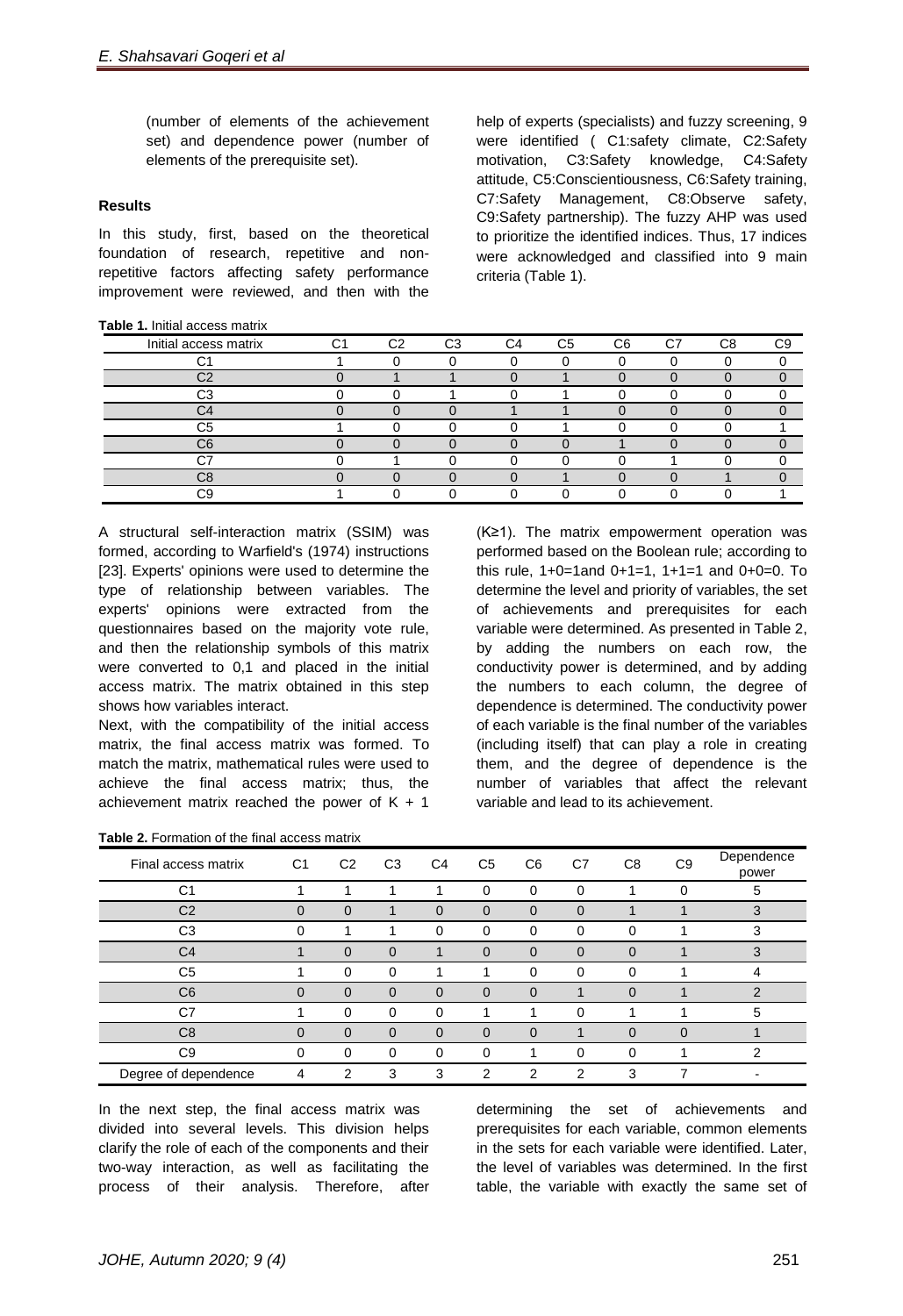achievements and their common elements was considered to have the highest level. After determining this variable or variables, they were removed from the table, and with the other

remaining variables in the table, the second levels were identified; this continued until the level of all variables was determined (Table 3).

| Level | <b>Common set</b> | Prerequisite | <b>Achievement set</b> | <b>Factors</b> |
|-------|-------------------|--------------|------------------------|----------------|
|       |                   | 5,7,1,4      | 8,1,4                  |                |
|       |                   | 3,1          | 3,8,9                  |                |
|       | 2.3               | 2,3,1        | 2,3,9                  |                |
|       | 1.4               | 1,4,5        | 1,4,9                  |                |
|       |                   | 5,7          | 1,5,9,4                |                |
|       | 7.9               | 7,9          | 9.7                    | 6              |
|       | 1.5               | 8,6          | 1,5,8,9,6              |                |
|       |                   | 1, 2, 7      |                        |                |
|       | 9.6               | 2,9,7        | 6,9                    | 9              |

**Table 3.** Determining the levels of factors affecting the improvement of workers' safety performance

Finally, after determining the relationships and level of variables, an interpretive-structural model was drawn. For this purpose, first, the variables were arranged in order from top to bottom in terms

of surface, and the relationships between them were drawn based on the initial achievement matrix. The direction of the arrows was determined from the final matrix (Fig 1).



**Fig. 1.** ISM graph to improve workers' safety performance

Level one is the most influential level, and the last level is the most effective one, which acts as the foundation stone of the model. As shown in Fig. 1, the final model obtained in this study consists of four levels. In the ISM, the relationships and interrelationships between criteria, as well as their effectiveness at different levels, are welldemonstrated, leading to a better understanding of the decision-making by experts. The fourth level criteria of the lowest part of the graph have the most relevance and impact on the system by changing which the system changes. Criteria at

higher levels are less effective and more influenced by other criteria. Thus, criteria 6, 8, and 9, known as the first level criteria, are placed in the model's first level. Therefore, they are more influenced by lower-level criteria. Similarly, other criteria are specified at other levels of the model. Finally, structural analysis was performed using the Mik-Mak method. Factors with high penetrating power are called main factors. These factors fall into one of two groups of connected and independent criteria (Table 4).

|  |  |  | Table 4. Degree of conductivity and dependence of safety performance improvement factors |
|--|--|--|------------------------------------------------------------------------------------------|
|  |  |  |                                                                                          |

| Final access matrix     | ົ. | <b>rr</b><br>◡▵ | $\sim$<br>◡ | ∽ | ັບພ | <b>rr</b><br>UL | ~- | r c<br>w | ~~<br>ັ |
|-------------------------|----|-----------------|-------------|---|-----|-----------------|----|----------|---------|
| , power<br>Dependence r |    |                 |             |   |     |                 |    |          |         |
| Degree of dependence    |    |                 |             |   |     |                 |    |          |         |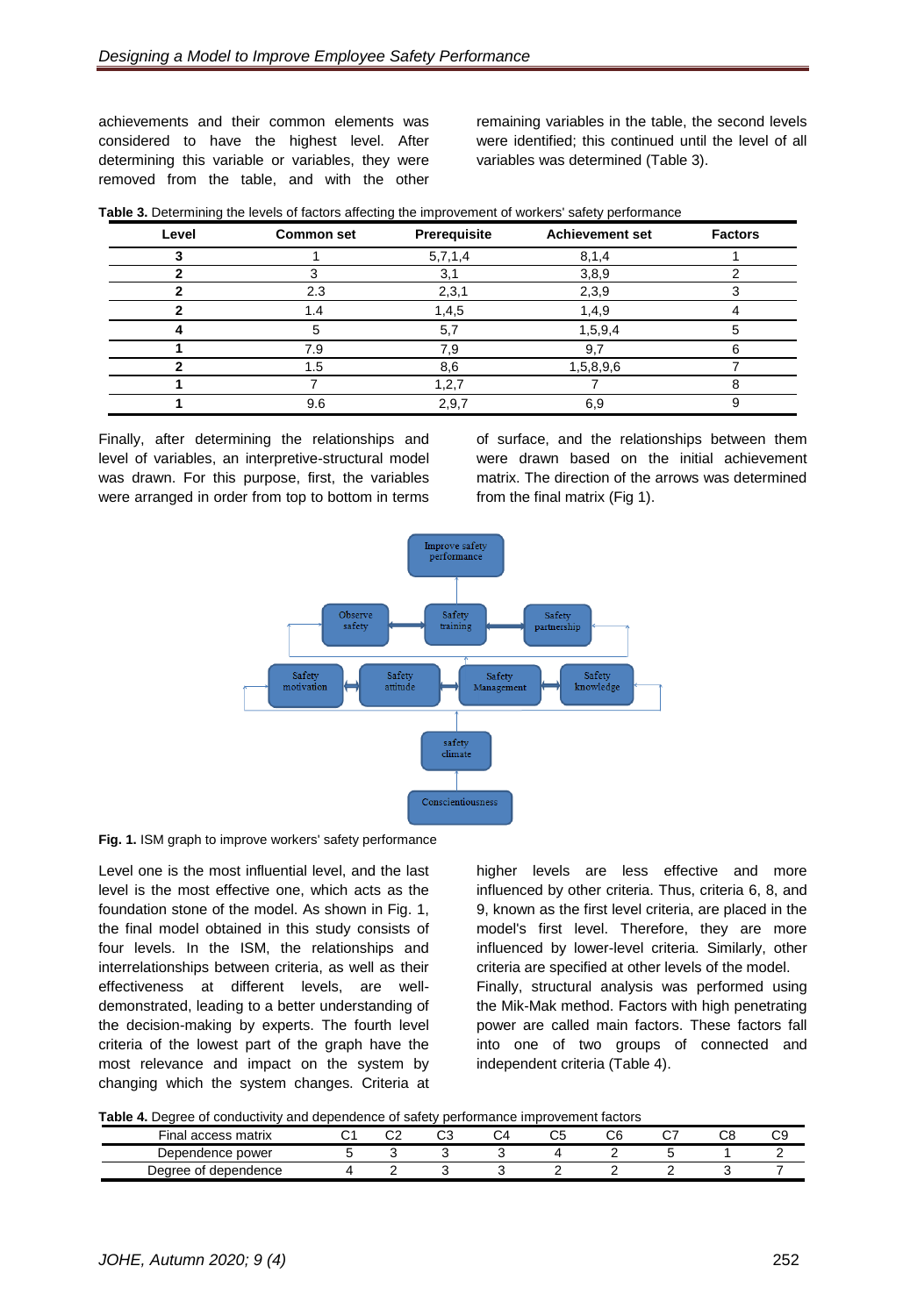As observed, all factors, except for 9 in the second (dependent) group, are in the first (autonomous)

group. These factors have poor conductivity and dependence (Fig. 2).



**Fig. 2.** Power\_dependence chart (MIC-MAC chart)

# **Discussion**

The purpose of this study was to explore the dimensions of safety performance using an interpretive-structural model in the spatial territory of industrial and mining companies in Shahr-e-Babak. In order to achieve this goal and based on the research results, it was found that the most fundamental context of safety performance is conscience and safety climate, the starting point and cornerstone of safety performance formation. According to this study results, conscience affects safety performance. Findings of past research have shown that safety climate and conscience have a direct effect on safety performance [6]. People with a high level of conscientiousness pursue general goals with purposeful methods and strictly consider themselves bound by safety rules, thus trying to participate in implementing related policies. Organizations are recommended to pay more attention to selecting people with this feature, trait for working in high-risk jobs.

Several studies, considering the safety climate a predictor variable of safety performance, have claimed that it is effective in adhering to safety

rules and procedures and participating in safetyrelated activities in the workplace [8]. The earlier research results show that the safety climate has a key role in the safety performance of the organization [24]. According to other studies, safety training has an effect on improving the safety climate and consequently on safety results as a dependent variable [25]; also, the safety climate can be used as a predictive indicator to measure safety performance [26]. Based on this research and similar studies, it can be concluded that the safety climate affects the safety performance of individuals; thus, improving the safety climate can improve the safety performance of employees. The relationship between safety climate and safety performance evidently is positive, and safety equipment, policies, and rules cannot improve safety behaviors alone.

Moreover, the present study shows that safety knowledge and motivation affect safety performance. According to past research results [14], to achieve the desired performance, it is necessary to have related motivation and ability (knowledge and skills). Also, safety performance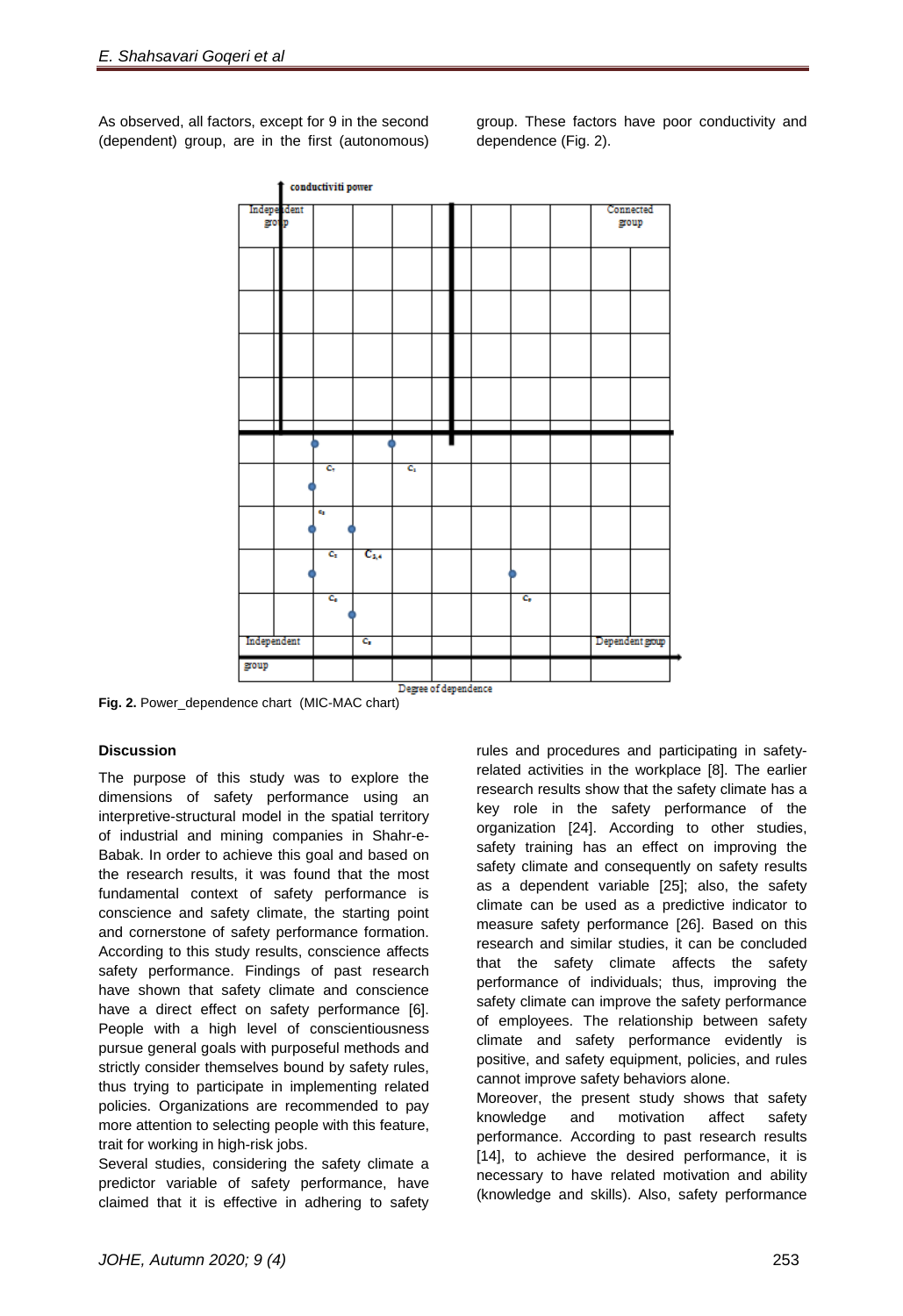has a relatively strong relationship with safety motivation and knowledge [11]. Since safety knowledge has a positive relationship with safety performance, it is an improving factor; this is because employees who have safety knowledge about work do jobs more safely [12].

This study also indicates that safety motivation affects safety performance. Therefore, efforts should be made to help improve safety performance by motivating safety. The authors believe that this can be done in different ways, such as developing incentives (e.g., identifying individuals or units with positive safety performance through monthly assessment or HSE competitions and rewarding them), encouraging employees to participate in voluntary safety activities and follow standard procedures, using equipment to protect individuals, observing safety warnings, promoting teamwork to perform the work safely, encouraging accountability and responsibility in creating safer workspaces, and promoting a safety culture.

Further, according to this study results, in addition to safety knowledge and motivation, safety management and attitude are among the factors affecting safety performance. Previous studies have shown that safety management systems create a positive atmosphere in which all systems and individuals have a reduction effect on risk, thus improving employee safety performance; these have been effective in improving occupational safety and health. For example, identifying hazards and tactics to deal with them can help reduce risky behaviors, thus minimizing hazards in the workplace [15]. According to earlier research, employees are aware of the dangers of work; however, managers and workers' inattention to safety issues is among the risk factors [17]. In other words, although safety knowledge affects the safety performance of people, safety management is considered more important in avoiding danger. Therefore, since this study shows that safety knowledge and training improve safety performance, to improve the safety knowledge of employees, it is also essential to enhance their knowledge about safety risks, appropriate safety equipment and how to use them, safety rules and regulations, harmful factors, and mechanical hazards of the workplace. Also, since in this study, the effect of safety training on safety performance has been evaluated positively, continuity in training programs is recommended.

Based on the present research findings, another effective factor in improving safety performance is the safety attitude; this result is consistent with that of some previous studies [18]. Another study hypothesizes that people's attitudes can probably

increase their commitment to safety; of course, people's commitment to safety is a factor related to the individual that can be influenced by organizational factors and safety climate [27]. According to various studies [26,28], more than 90% of all injuries and diseases in the workplace occur based on human behavior, and also one of the most important factors in safety is the attitude of employees and supervisors about safety; therefore, the most effective ways to change safety-related behaviors are programs such as training [18].

If safety performance is compared to an iceberg, the surface outside the water and its appearance is the safety. Further, according to the model based on experts' opinion, if all dimensions of safety performance are implemented, the necessary ecosystem for safety performance will be provided. If safety participation and training also aid this ecosystem, they accelerate improving safety performance, and in the absence of safety participation or lack of thereof, safety performance improvement will be reduced. The results of a study indicate that safety-related knowledge has a direct effect on promoting a safety culture in the organization, and the knowledge management system can be used as a factor to promote safety culture in the organization in the long run [29]. Findings of earlier studies have shown that increasing staff awareness and managing employee safety participation are effective in improving safety and ultimately reducing the incidence of unsafe behaviors [30].

# **Conclusion**

Based on the findings in the proposed model, the most basic context in improving the safety performance of employees is conscience and safety climate. At the first level of the model, safety participation, training, and compliance are considered effective factors in improving safety performance, all of which are influenced by the criteria of the model's lower levels, i.e., safety knowledge, motivation, management, and attitude. Therefore, according to the research results, safety performance must be improved by improving the safety climate by emphasizing the desired value and safety training and establishing free communication in the workplace.

# **Acknowledgement**

This article is extracted from the research conducted by Ehsan Shahsavari Goghari, a doctoral student at the Islamic Azad University, Rafsanjan Branch, with the support of the Shahr-e-Babak Safety Association (code 99/M/1057). The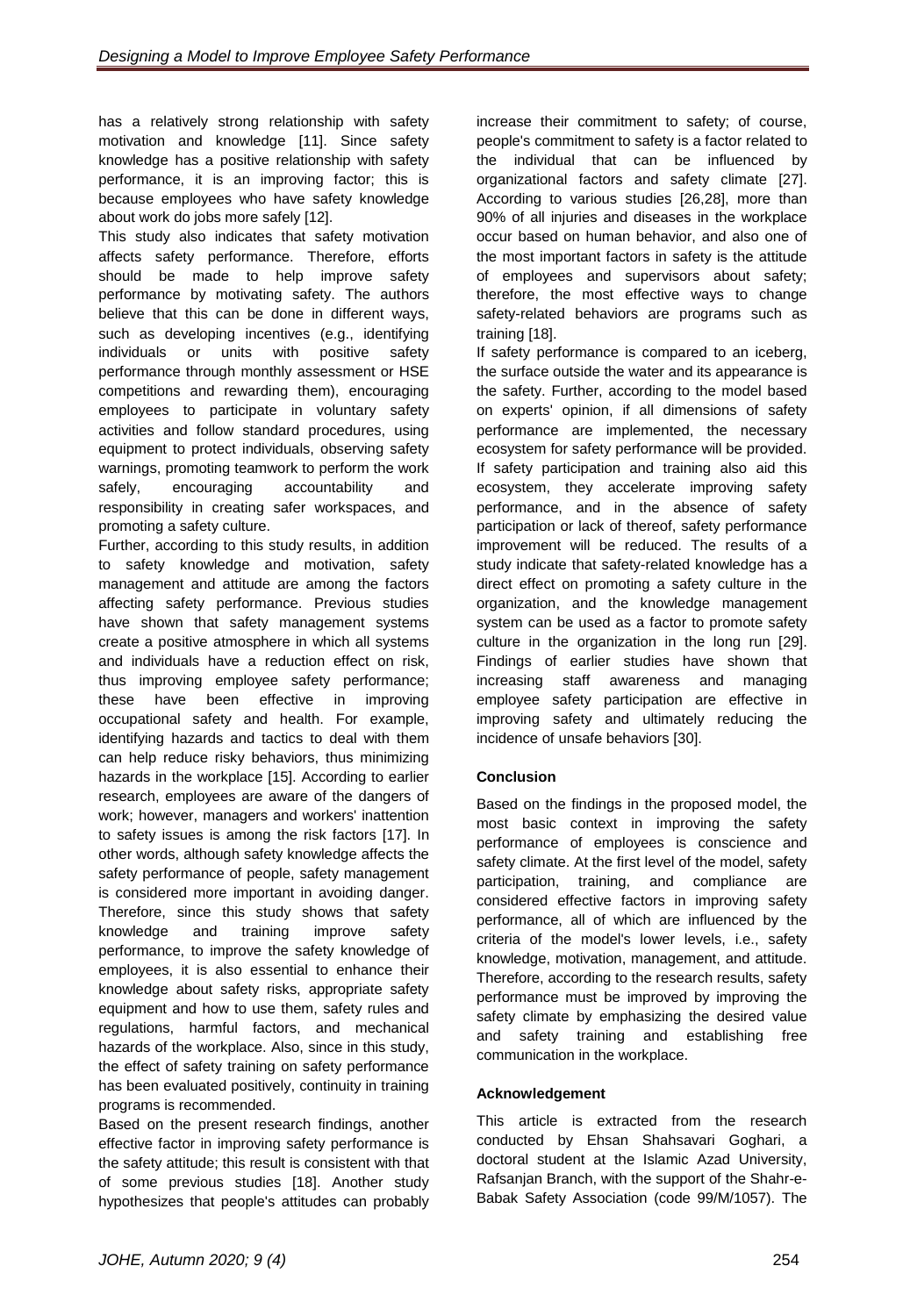authors appreciate all the individuals who participated in the study.

**Conflict of interest:** None declared.

# **References**

- 1. Rohollahi AA. Investigation of relationships between different dimensions of safety climate with safety performance among [aeronautical](http://ioh.iums.ac.ir/article-1-1407-en.pdf)  [industries.](http://ioh.iums.ac.ir/article-1-1407-en.pdf) Iran Occupational Health 2015; 12(3):96-107.
- 2. Vosoughi S, Chalak MH, Rostamzadeh S, Jahanpanah M, Ebrahimi H. Analyzing the causes of falling from height accidents in construction projects with analytical hierarchy process (AHP). Journal of Health and Safety at Work 2020; 10(2):96-109.
- 3. Ministry of Cooperatives, Labor and Social Welfare, General Directorate of Labor Inspection. Statistics of accidents. Tehran, Iran: Ministry of Cooperatives, Labor and Social Welfare; 2020. Available from: https://bazresikar.mcls.gov.ir/fa/workaccident/st atistics/bazresikar
- 4. Statistics and Strategic Information Center. Statistical Yearbook of the Ministry of Cooperatives, Labor and Social Welfare. Tehran, Iran: Ministry of Cooperatives, Labor and Social Welfare, 2019.
- 5. Neal A, Griffin MA. A study of the lagged relationships among safety climate, safety motivation, safety behavior, and accidents at the individual and group levels. J Appl Psychol 2006; 91(4):946-53.
- 6. Arshadi N, Ahmadi E, Etemadi A. The effect of the safety climate and conscientiousness on the safety performance with mediating role of motivation. Psychological Methods and Models 2010; 2(5):101-16.
- 7. Modiri M, Dashti Shiramin M, Karimi Shirazi H. Identification and Prioritization of Influencing Factors on Safety Performance with hybrid Fuzzy Dematel and Analytical Network Process Approach (DANP) (Case Study: A Combined Cycle Power Plant). Journal of Health and Safety at Work 2019; 9(1):49-60.
- 8. Griffin MA, Neal A. Perceptions of safety at work: a framework for linking safety climate to safety performance, knowledge, and motivation. J Occup Health Psychol 2000; 5(3):347-58.
- 9. Rajabi F, Mokarrami H, Jahangiri M. Investigation of Safety Performance of the Workers and the Effective Demographic Charactristics in a Gas Refinery. Journal of Occupational Hygiene Engineering 2019; 6(1):62-52.
- 10. Khakpour A, [Samiei Zafarghandi A.](https://www.sid.ir/En/Journal/SearchPaper.aspx?writer=656331) Model for safety performance evaluation based on organizational factors affecting safety industrial using Fuzzy Inference System. Journal of

Safety Promotion and Injury Prevention 2015; 3(1):25-34.

- 11. Christian MS, Bradley JC, Wallace JC, Burke MJ. Workplace safety: a meta-analysis of the roles of person and situation factors. J Appl Psychol 2009; 94(5):1103-27.
- 12. Mavaji M, Borgheipour H, Monazami Tehrani G. Vlidation and development of the questionnaire for assessment of safety climate and safety performance according to safety knowledge and safety motivation in cement industry. Journal of Safety Promotion and Injury Prevention 2018; 6(1):3-12.
- 13. Zohar D. Safety climate in industrial organizations: theoretical and applied implications. J Appl Psychol 1980; 65(1):96- 102.
- 14. Neal A, Griffin MA. Safety Climate and Safety Behaviour. Australian Journal of Management 2002; 27(1):67-75.
- 15. Abdullah NACB. Occupational Health and Safety Management Perceptions in Malaysian Public Hospitals: Implications for the Implementation of Standardized Management Systems. [PhD thesis]. [Miri,](https://en.wikipedia.org/wiki/Miri,_Malaysia) [Sarawak,](https://en.wikipedia.org/wiki/Sarawak) Malaysia: Curtin University of Technology; 2010.
- 16. Hofmann DA, Jacobs R, Landy F. High reliability process industries: individual, micro, and macro organizational influences on safety performance. J Safety Res 1995; 26(3):131-49.
- 17. Mortazavi SB, Asilian H, Ostakhan M. The relationship between safety climate factors and workers behavior working in potentially dangerous Situations in height among construction workers. Iran Occupational Health 2011; 8(1):51-60.
- 18. Jahangiri M, Sarban Zadeh K, Bashar O, Saleh Zadeh H. Investigation risk perception, safety attitude and safety performance in supervisors of construction sites Shiraz-Iran. Iranian Journal of Ergonomics 2013; 1(2):10-8.
- 19. Postlethwaite B, Robbins S, Rickerson J, McKinniss T. The moderation of conscientiousness by cognitive ability when predicting workplace safety behavior. Pers Individ Dif 2009; 47(7):711-6.
- 20. Clarke S. Robertson IT. A meta-analytic review of the Big Five personality factors and accident involvement in occupational and nonoccupational settings. J Occupa Organ Psychol 2005; 78(3):355-76.
- 21. Yekta Klosforoshi Z, Ehtesham Rasi R. Identify effective factors on job safety performance in small and medium industries of Qazvin Province (case study textile). Iranian Journal of Public Administration Mission 2015; 6(6):47-77.
- 22. Vinodkumar MN, Bhasi M. Safety management practices and safety behaviour: assessing the mediating role of safety knowledge and motivation. Accid. Anal Prev 2010; 42(6):2082- 93.
- 23. Warfield JN. Developing Interconnected Matrices in Structural Modelling. IEEE